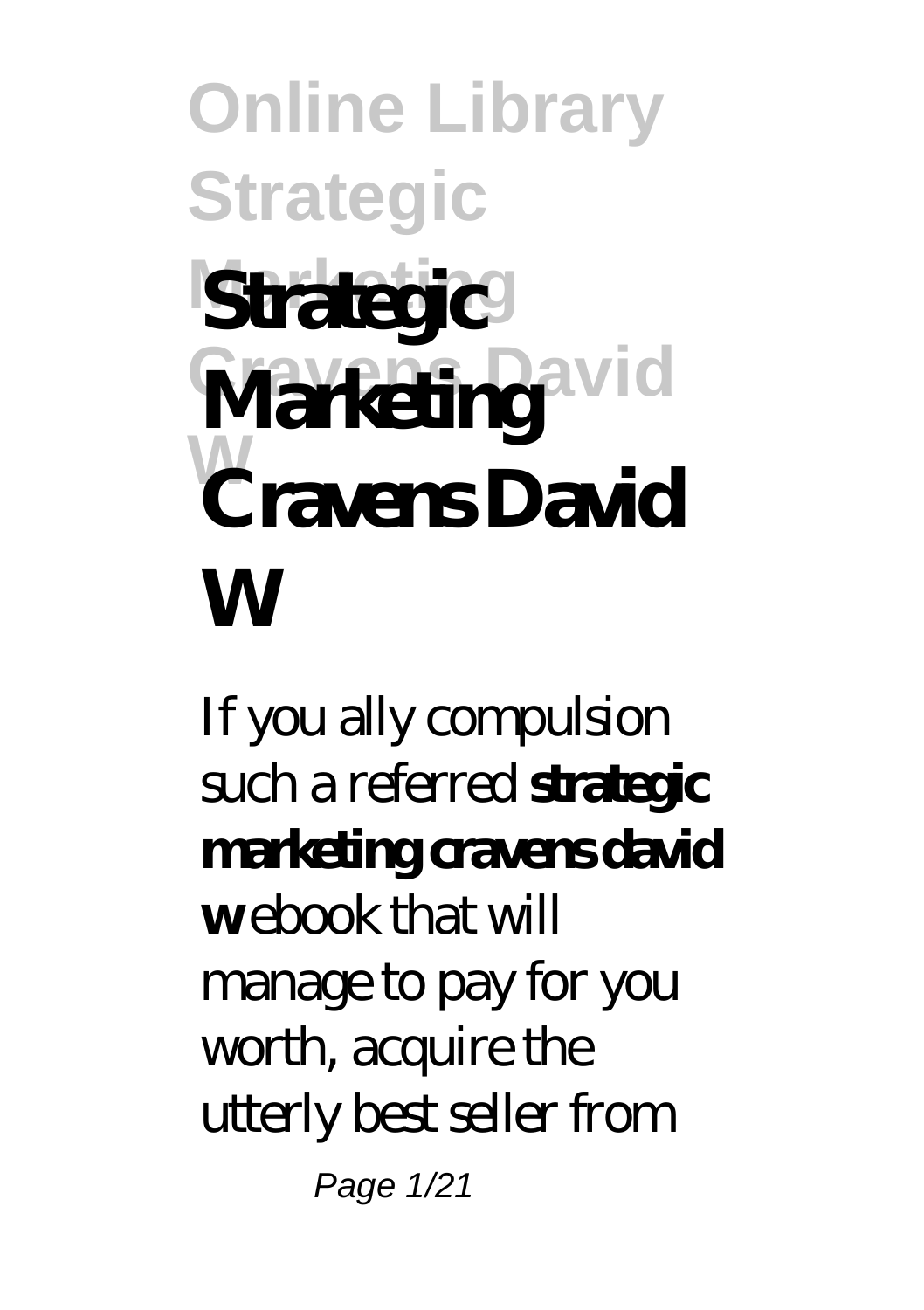#### **Online Library Strategic** us currently from several preferred authors. If you **W** lots of novels, tale, jokes, desire to droll books, and more fictions collections are as a consequence launched, from best seller to one of the most current released.

You may not be perplexed to enjoy every ebook collections Page 2/21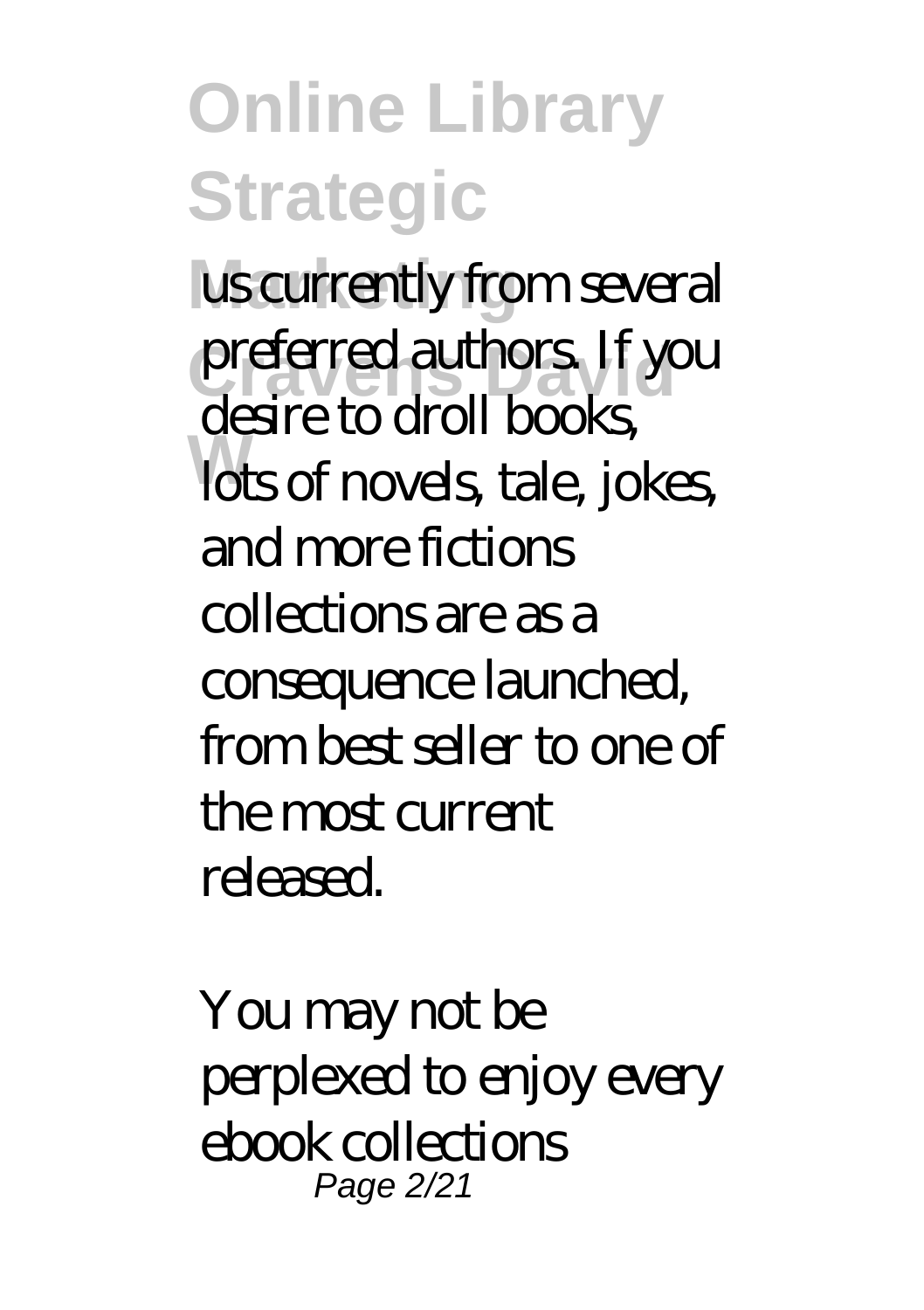strategic marketing cravens david w that we **It is not all but the costs**. will categorically offer. It's nearly what you need currently. This strategic marketing cravens david w, as one of the most in force sellers here will agreed be in the middle of the best options to review.

*Strategic Marketing* Page 3/21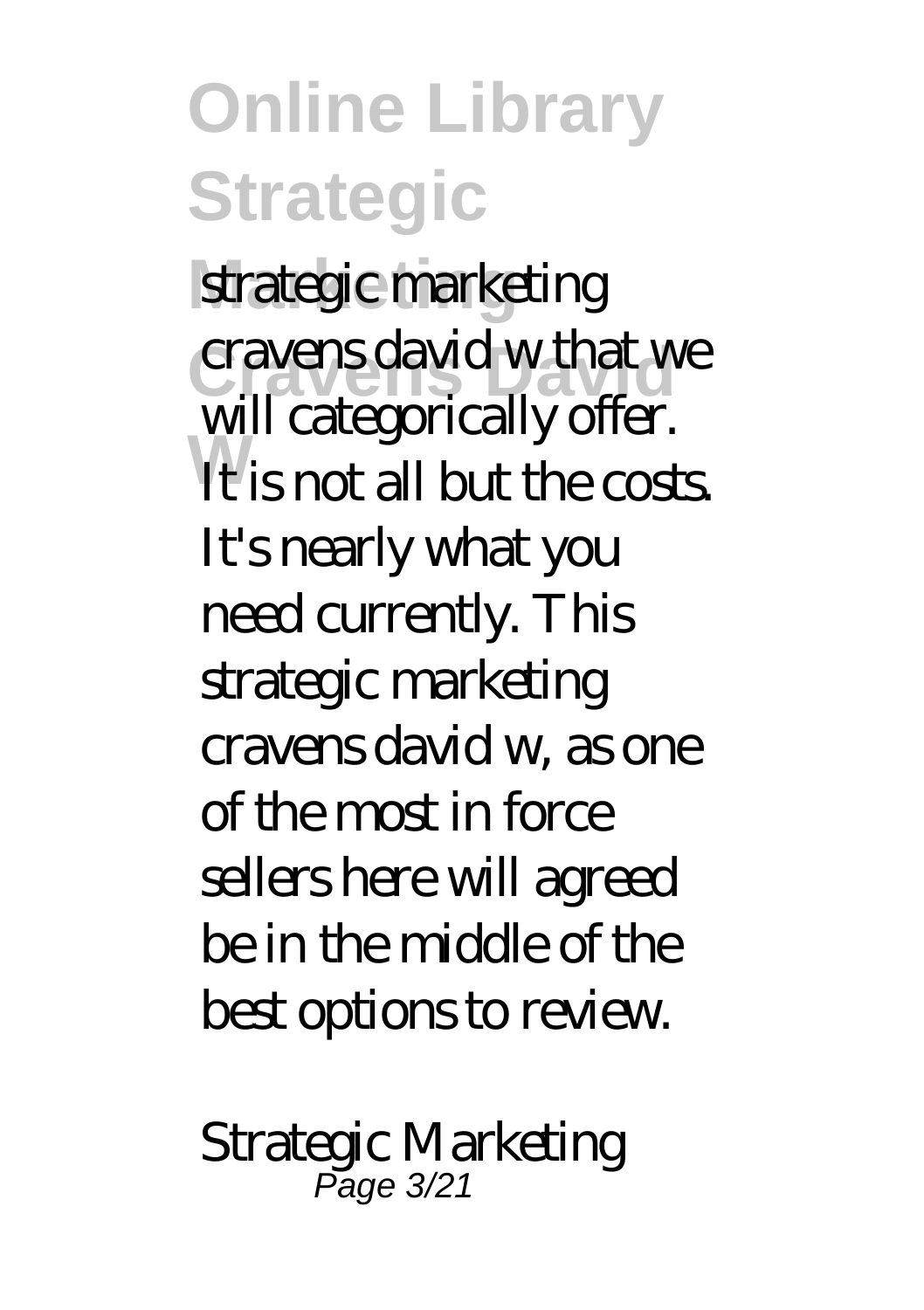**Online Library Strategic Marketing** *Cravens David W* **Brodeur Partners hires President.** Maddox was Teena Maddox as a vice most recently associate managing editor at TechRepublic, where she wrote about the about the intersection of technology, industry ...

*On the Move: Brodeur Partners Hires TechRepublic's* Page 4/21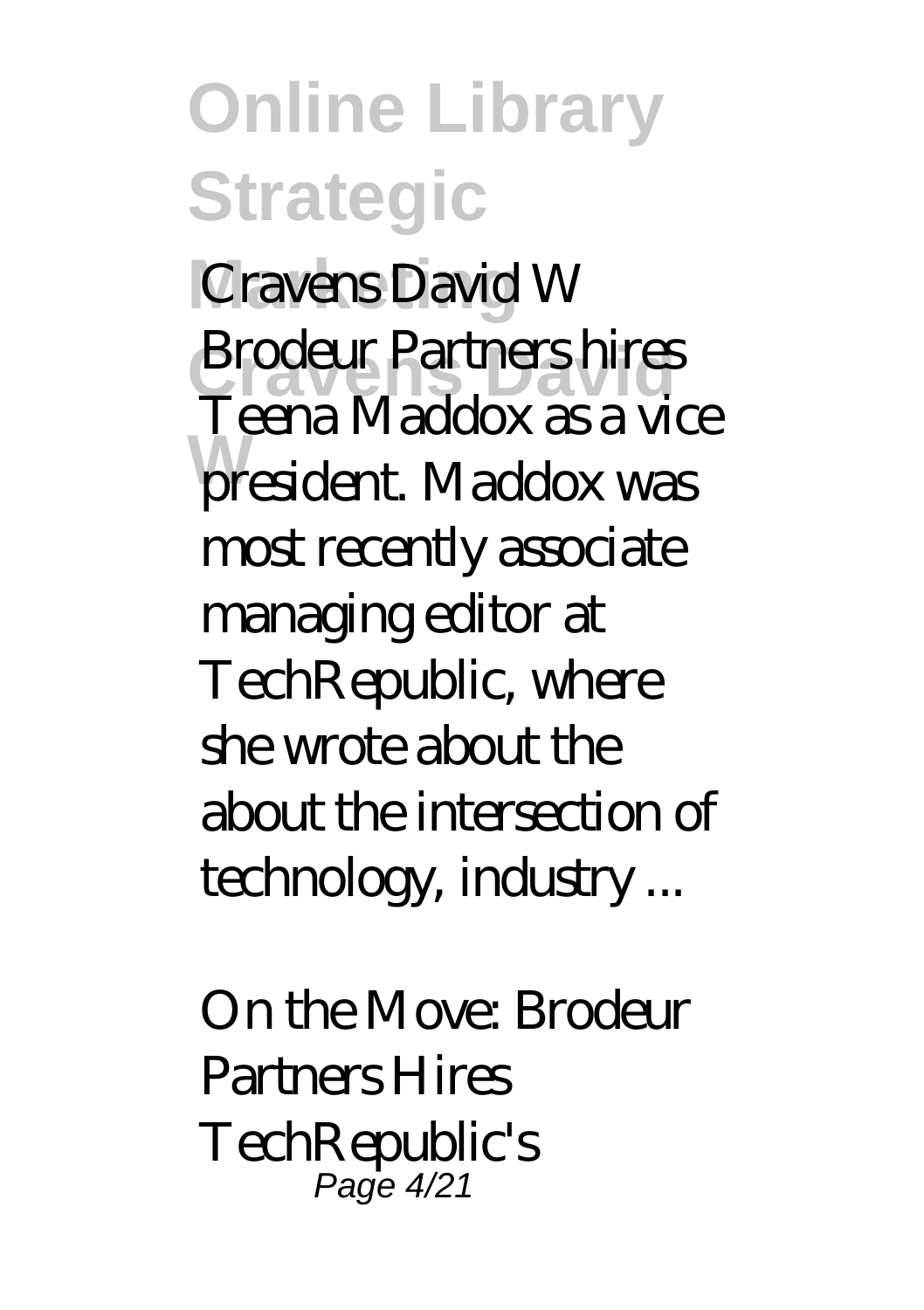**Online Library Strategic** *Maddox***ting** Having joined Scalar **W** Analyst and Planner she Products as a Market has just been informed that the company has no sales forecasting system and Finance simply examine previous sales when doing next year ...

*SNR388 Sales Management* For the past two Page 5/21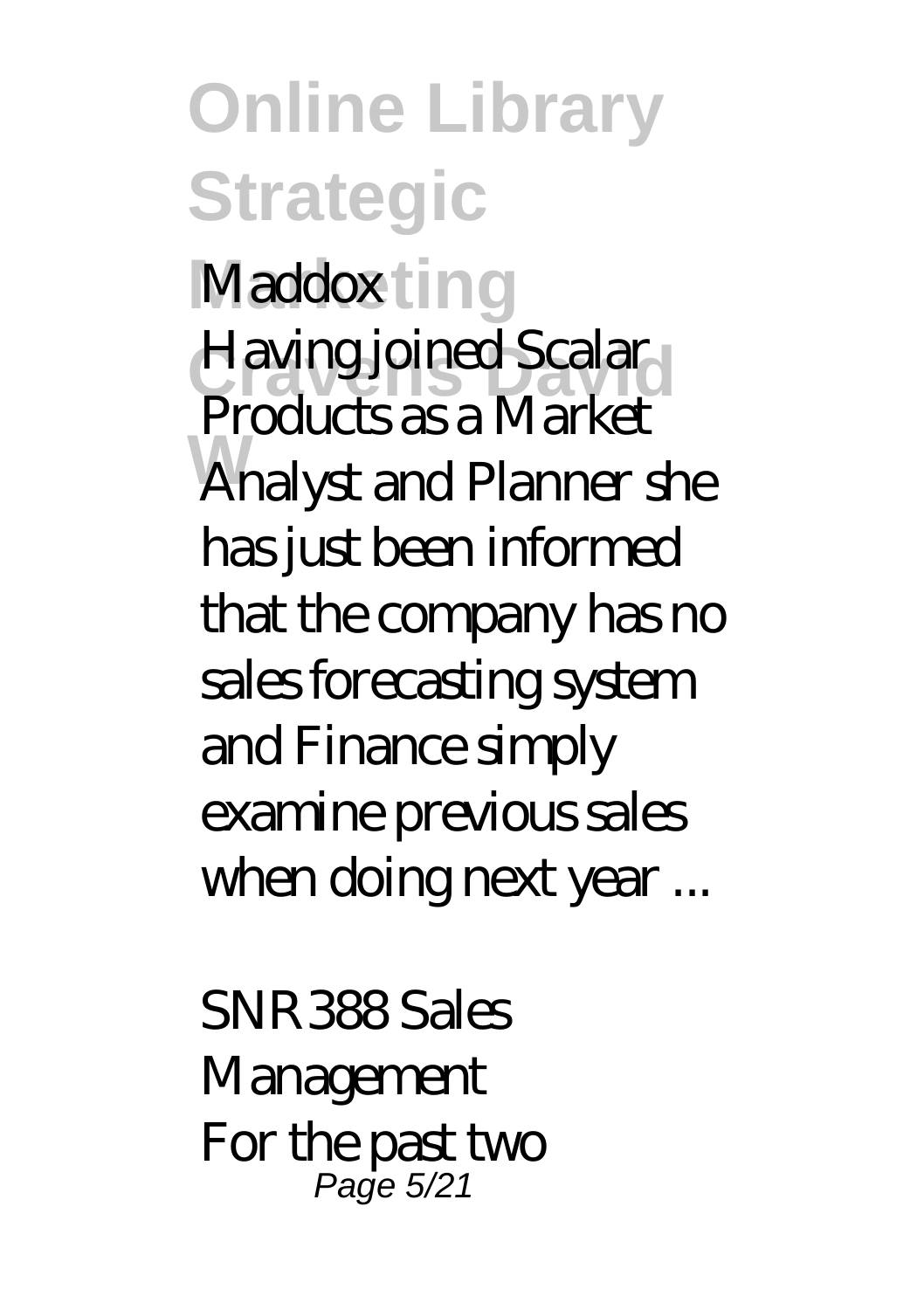decades, television has been defined by its id **W** fictional icons like Don antiheroes — from Draper to reality-show staples like Simon Cowell and comedic figures like Larry David.  $S$ ome of

*'Ted Lasso' Season 2: Where Nice Guys Still Finish First* Mawer Investment Page 6/21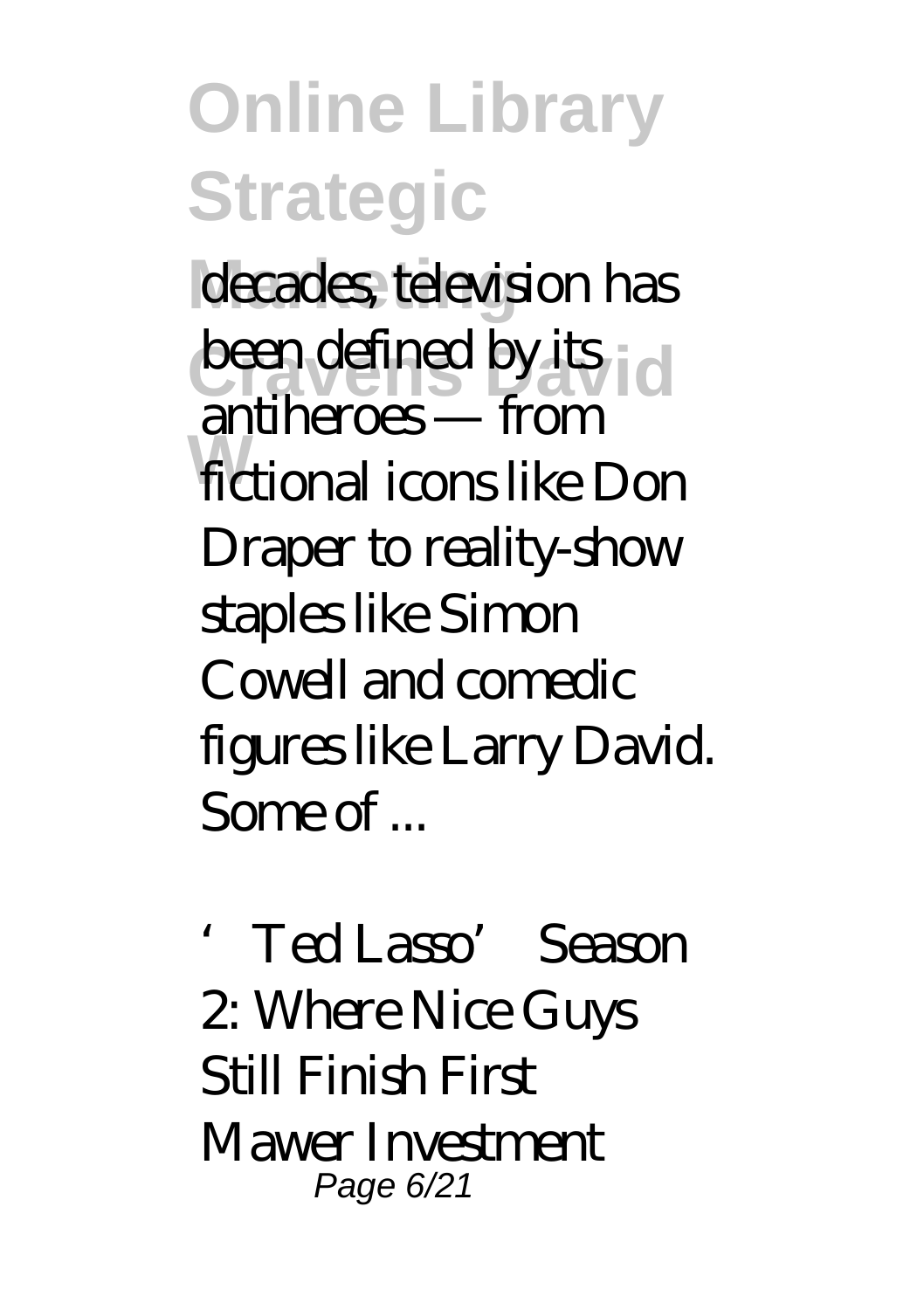**Online Library Strategic** Management Ltd. announced that effective Lampert, CFA, will January 1st, 2022, Peter become lead manager of Mawer's International

Equity strategy and Jim Hall, CFA, will be

appointed ...

*Mawer Investment Management Ltd. Announces Organizational Updates* Page 7/21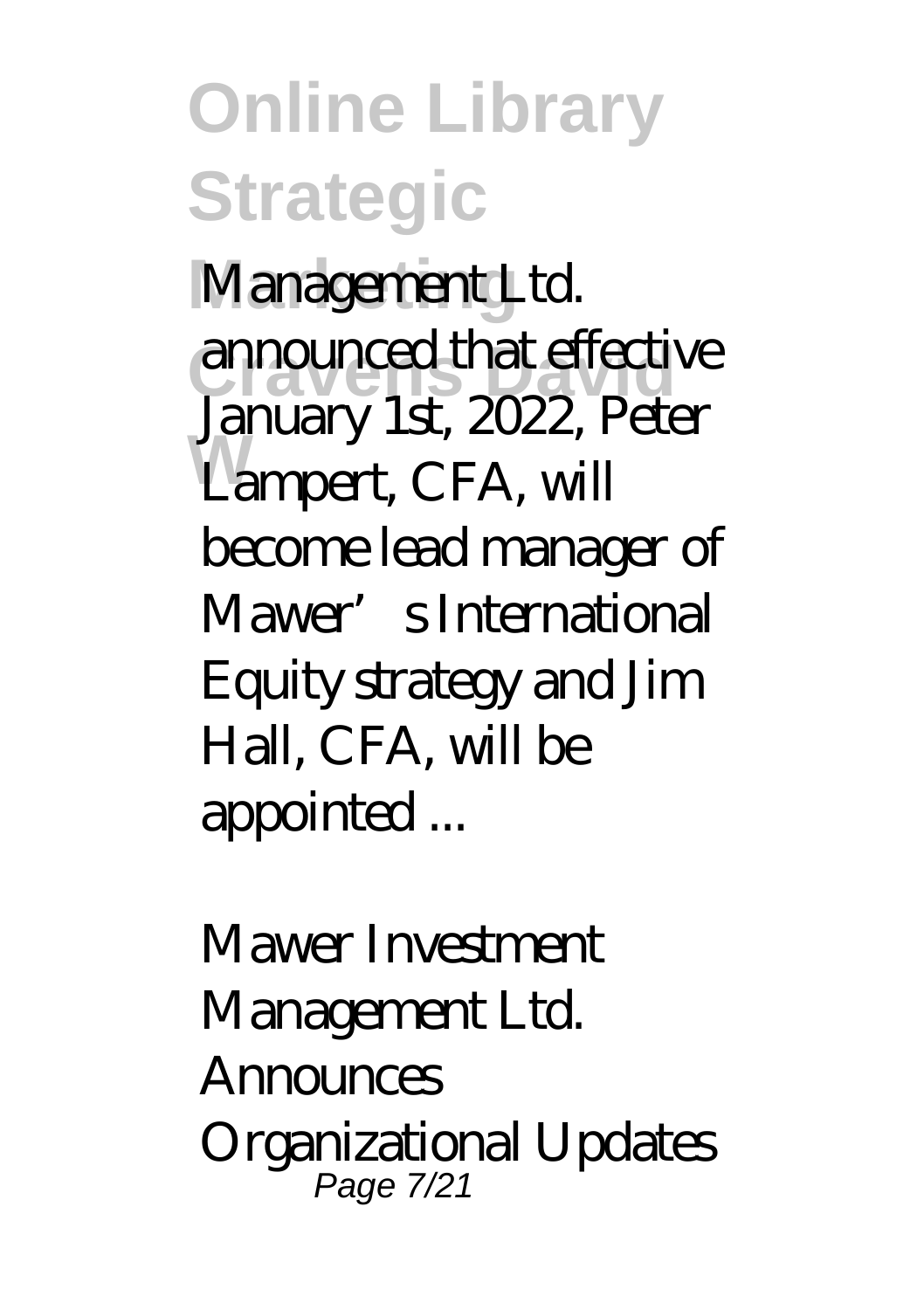**Online Library Strategic With a clear g** understanding of the **W** remaining dormant, consequences of survey shows a vast majority of manufacturers are embarking on a digital transformation journey.

*Survey Says: Digital Transformation Isn't Optional* Alpro has extended its Page 8/21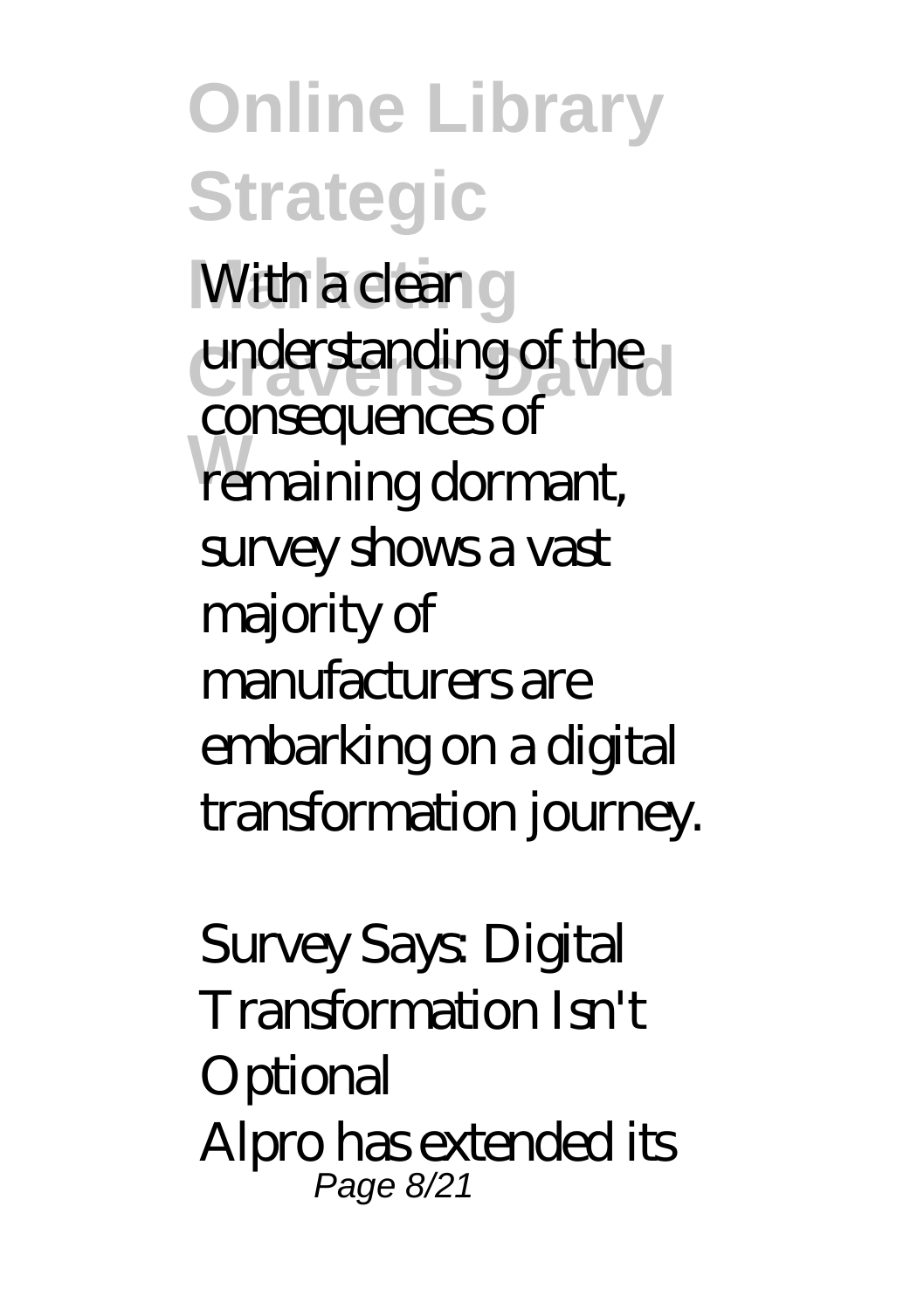big pot lineup of plantbased yoghurt<sub>David</sub> **W** two new Greek Style alternatives to include products. Launched last week in oat and coconutbased variants, the dairy alternatives boast a ...

*Alpro adds two plantbased 'Greek Style' variants to big pot lineup* The Trust Company of Page 9/21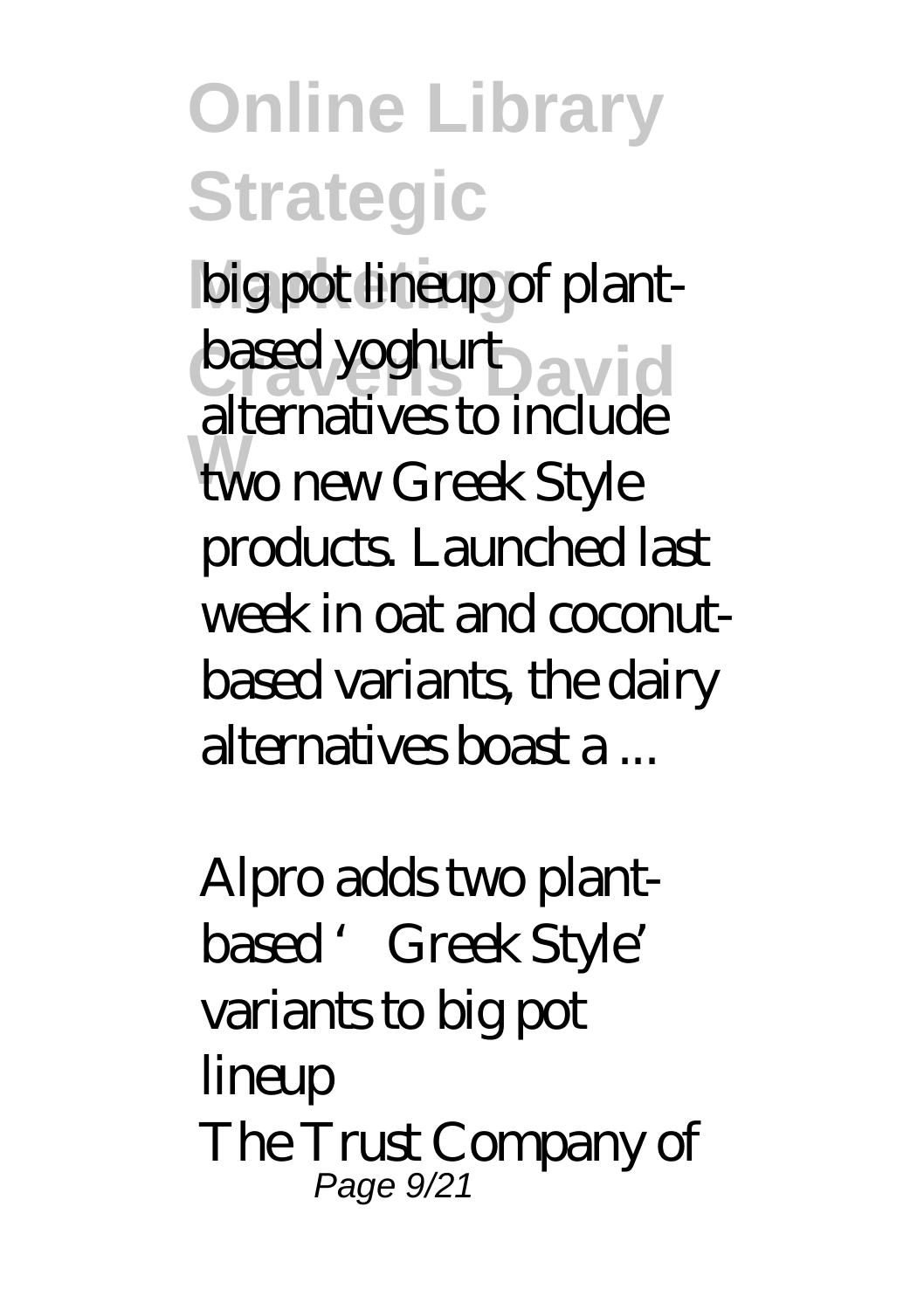**Online Library Strategic Marketing** Tennessee has hired **William Probasco as a the firm's** client specialist, based in Chattanooga office. Founded in 1987 and with offices in Chattanooga, Knoxville and the Tri-Cities,...

*The Trust Company Of Tennessee Adds Probasco As Client Specialist* Page 10/21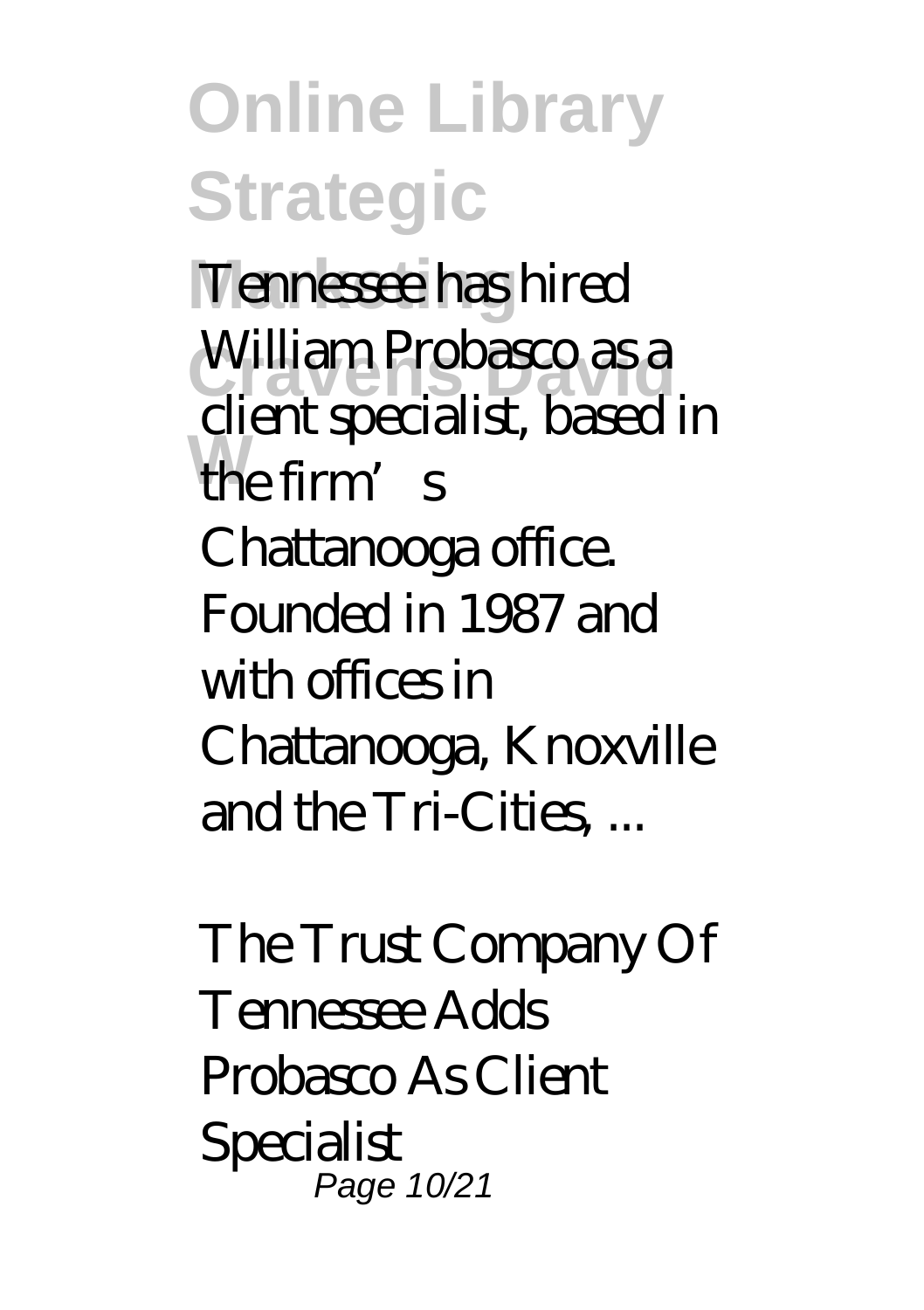**Online Library Strategic** Updates about **construction**<br>
<u>David</u> **Southeast region.** professionals across the

*Southeast People News: June 2021* Artiste manager and showbiz pundit Mr Logic has said he doesn't agree with D-Black' sartiste management style and that he should put his Page 11/21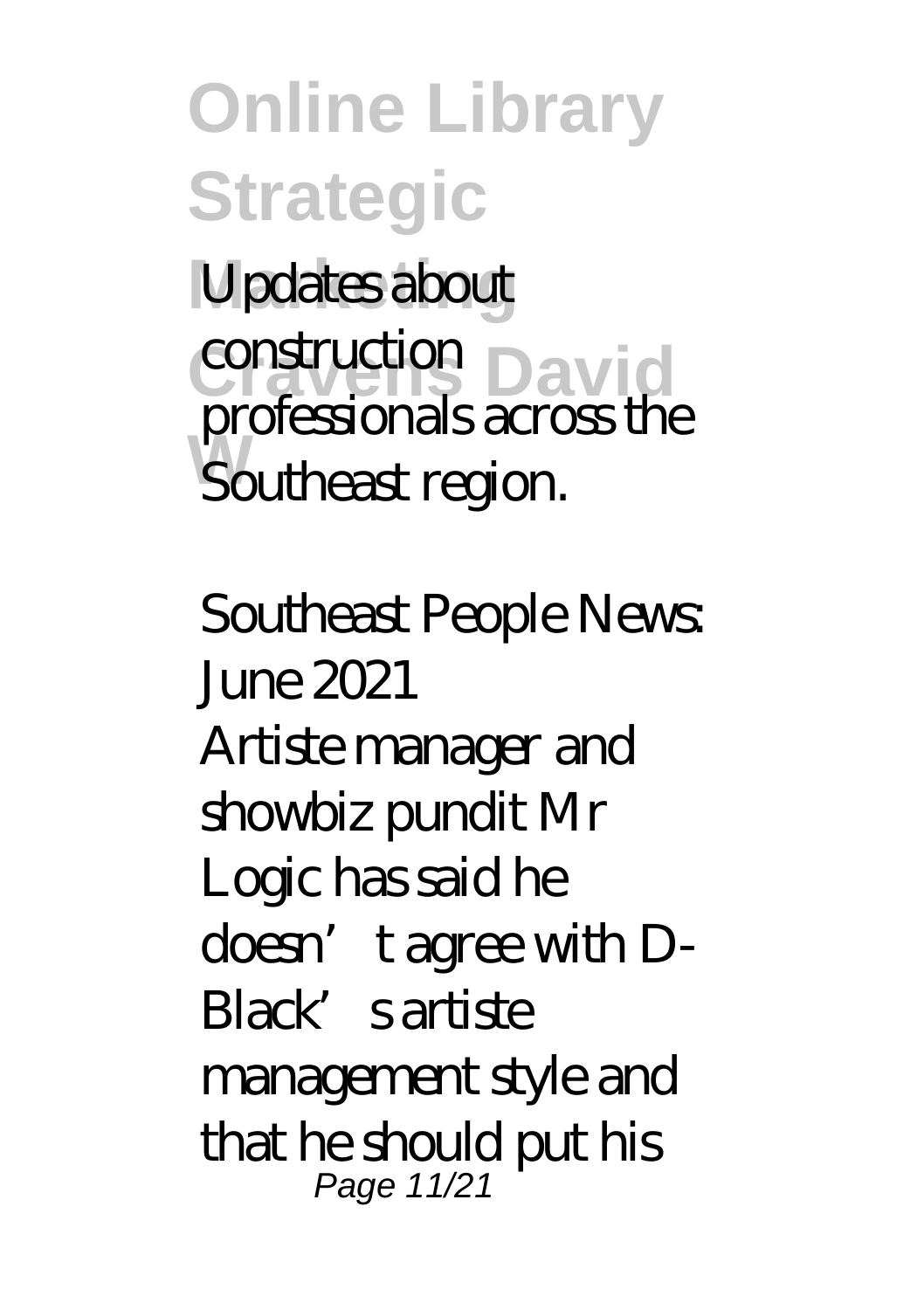career aside and focus **c**hissignes David

**W** *'D-Black should put down his career and focus on his plenty artistes' - Mr Logic advises*

Another supply chain attack surfaces on brink of the holiday weekend. Cybercriminals strike again. This time a ransomware group, Page 12/21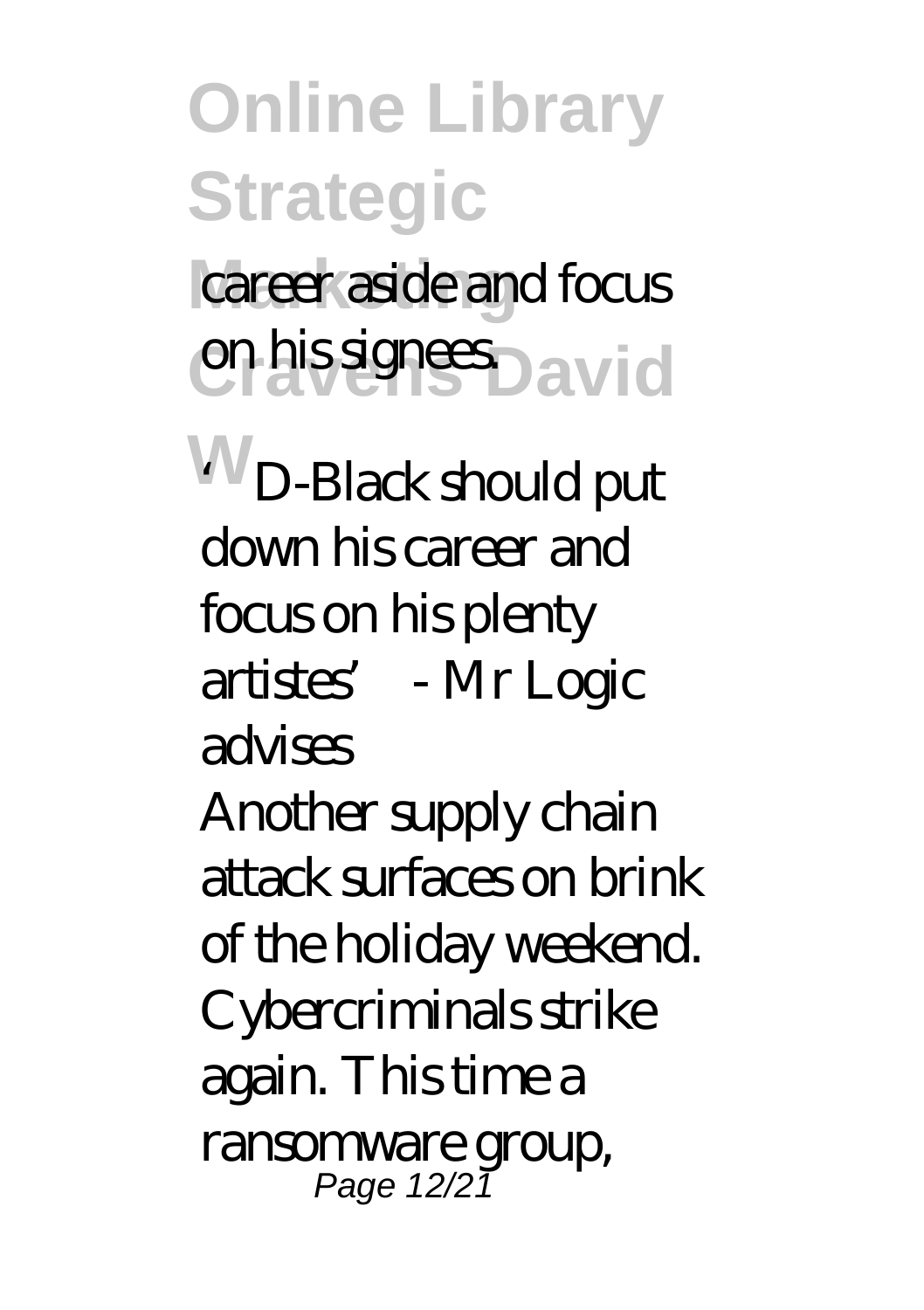presumed to be REvil, set its sites on attacking **W** a trusted IT provider ...

*Kaseya Cyber Attack Lesson? Never Rest* Drawbridge has named Scott DePetris as President and Chief Operating Officer (COO) and appointed him to the Board of Directors. DePetris will drive Drawbridge's Page 13/21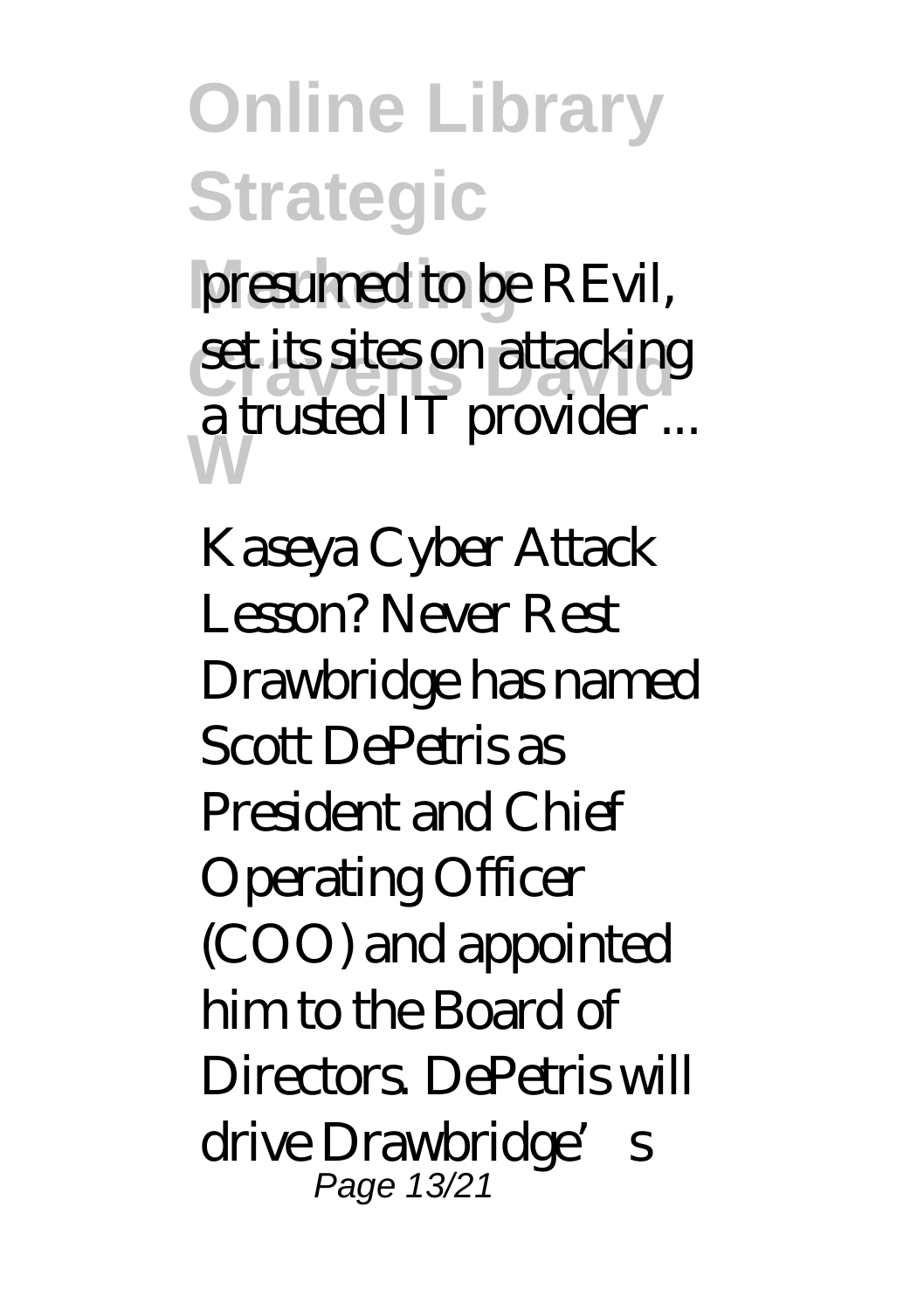**Online Library Strategic** global strategy and **business operations** ...

**W** *ON THE MOVE: Drawbridge Adds Scott DePetris; RJO Promotes Staniford to President* Bariş Ata, Jing Chen, Frederick de Armas, Jean-Pierre Dubé, Martha Feldman, Michael Kremer, Thomas Lamarre, David Levin ... Kilts Jr. Page 14/21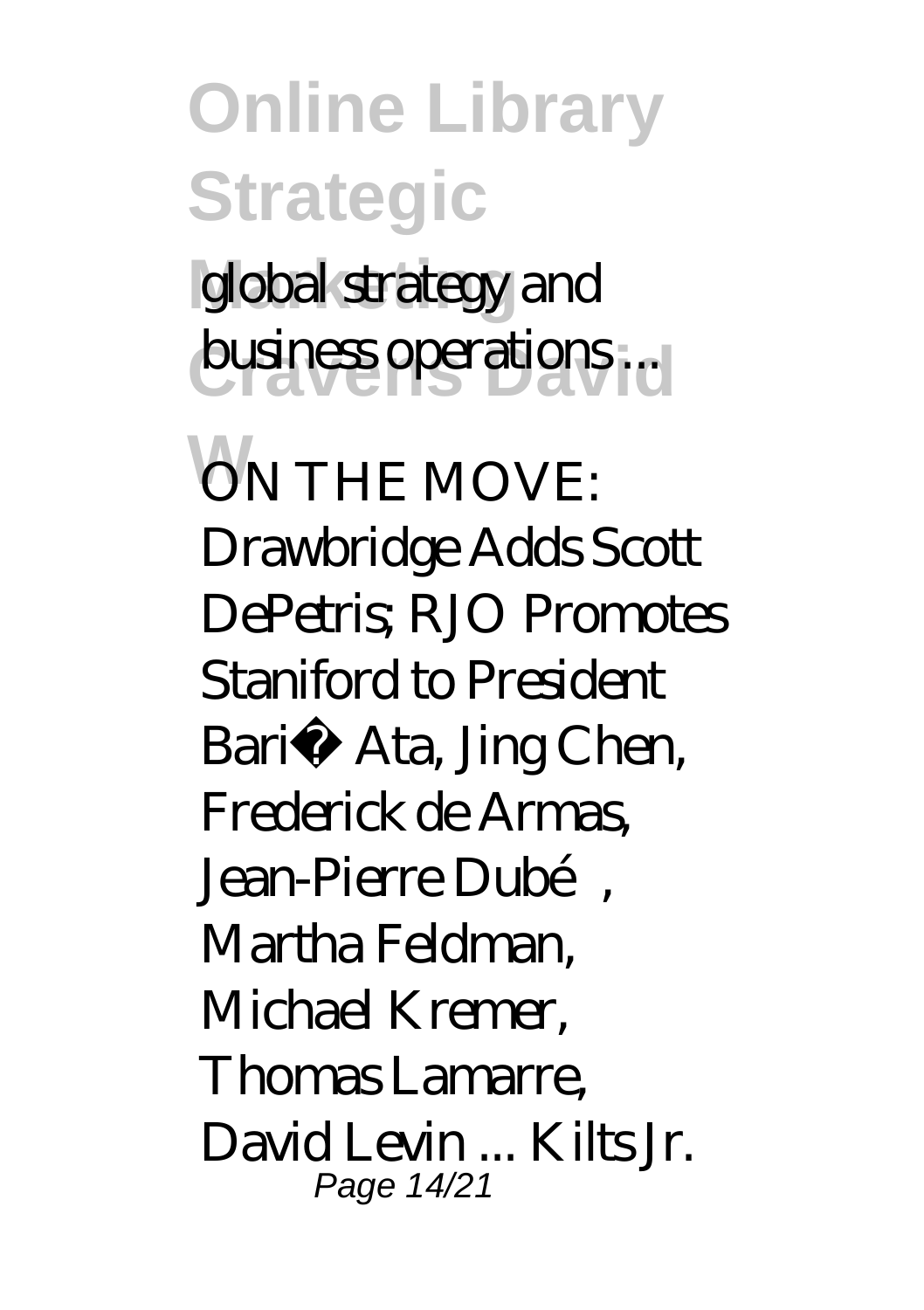**Marketing** Professor of Marketing. Dhar is an expert on **W** strategic marketing ...

*21 UChicago faculty receive named, distinguished service professorships* BlueCross BlueShield of Tennessee announced the promotion of two current leaders to senior management roles within the company. Page 15/21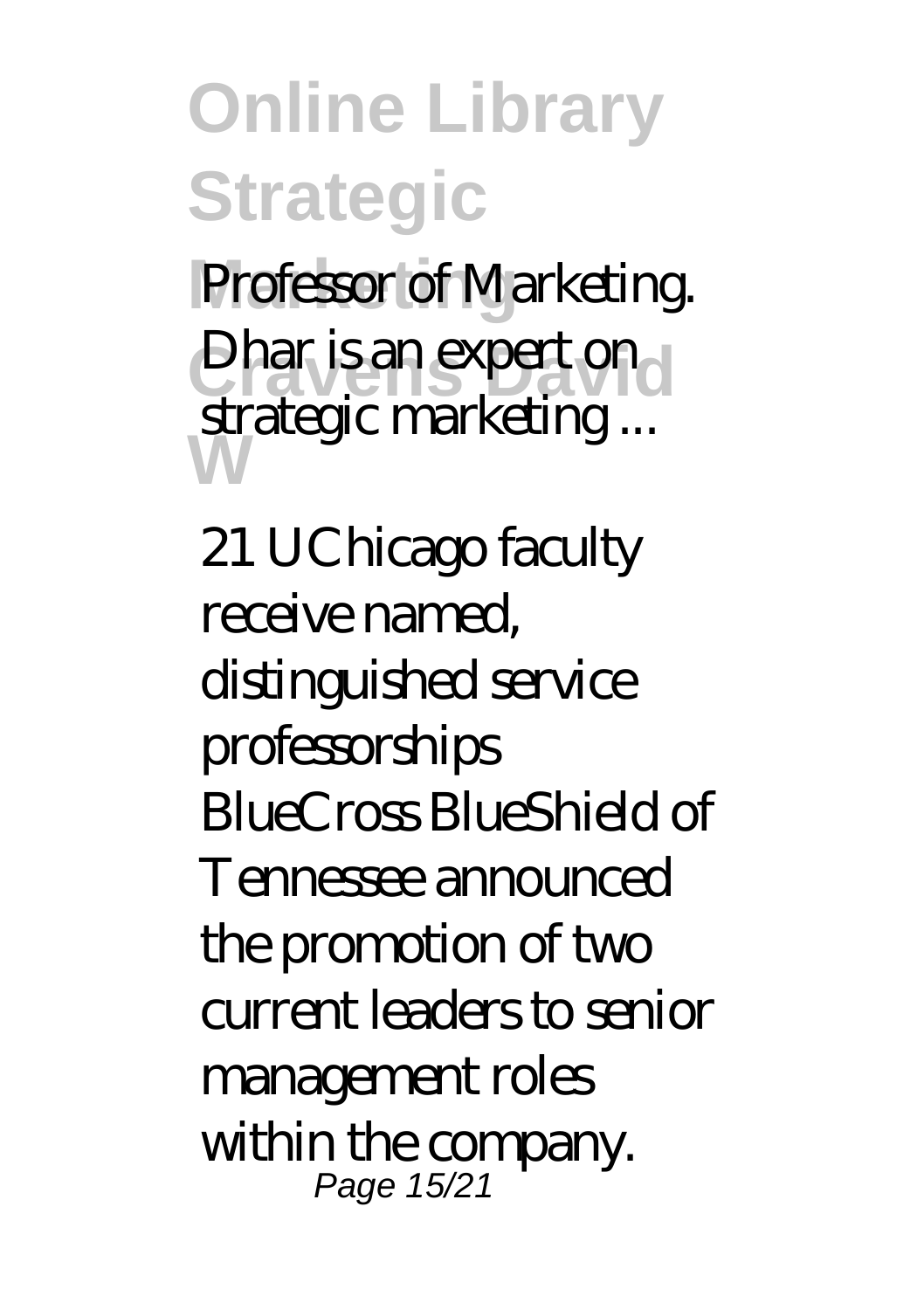**Roy Vaughn has been** elevated from senior **W** chief ... vice president (SVP) and

*Vaughn, Qualls Get New Roles At BlueCross BlueShield*

"Whether through original music, digital art or dancing in the streets at parades around the world, W Hotels has honored Page 16/21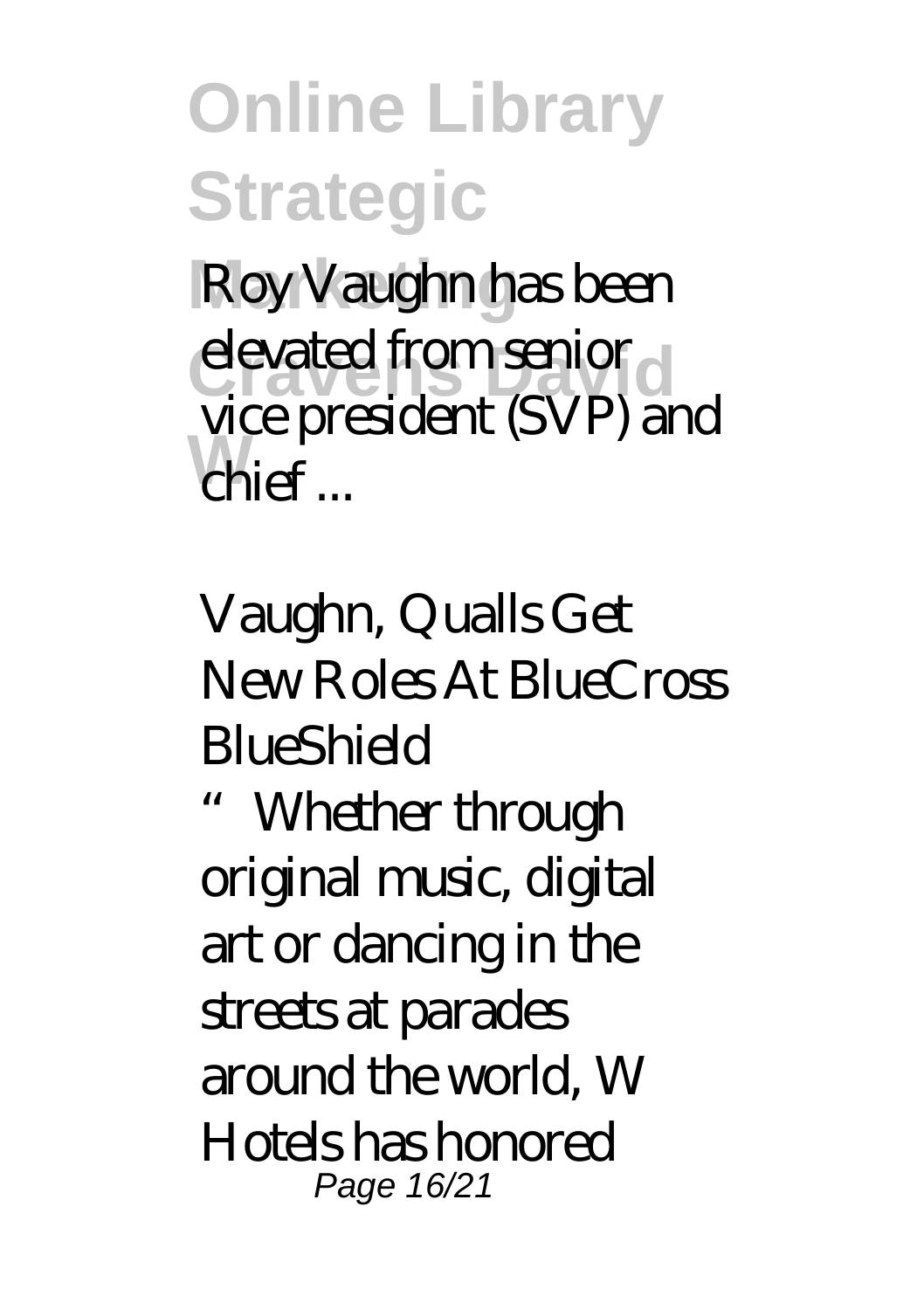Pride with artists of countless mediums over Sickle, ... the years," Carly Van

*Lego unveils recycled bricks, Brands place more emphasis on measurement than agency counterparts, and USPS defends plan for slower mail service* Jason Battles, deputy university librarian for Page 17/21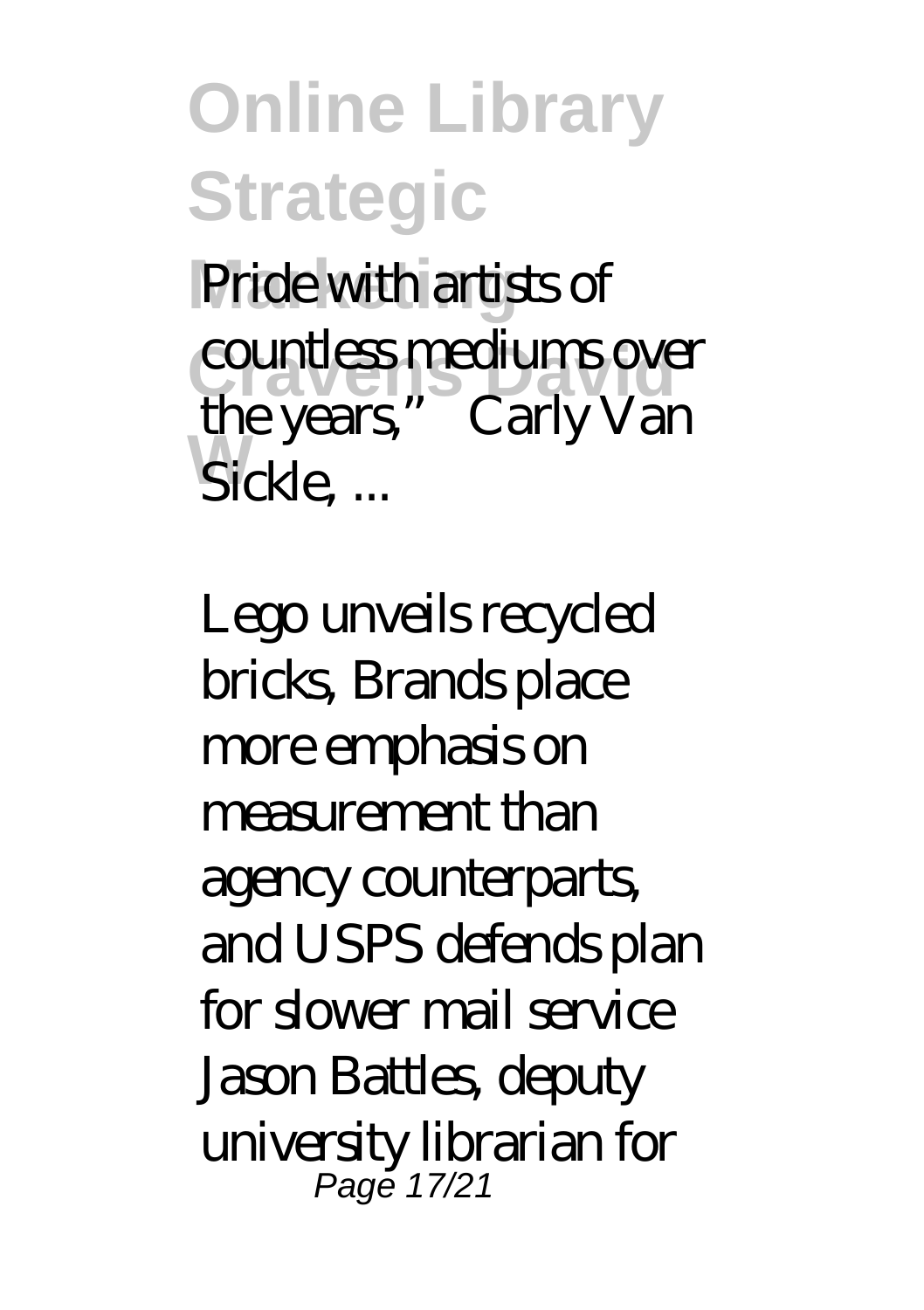**Online Library Strategic** the University of Georgia, has been hired **W** Libraries, effective Aug. as dean of the U of A 16.

*Battles Hired as Dean of University Libraries* Let's look at three names that have already doubled this year and could do so again before 2021 is out. Image source: . If you're Page 18/21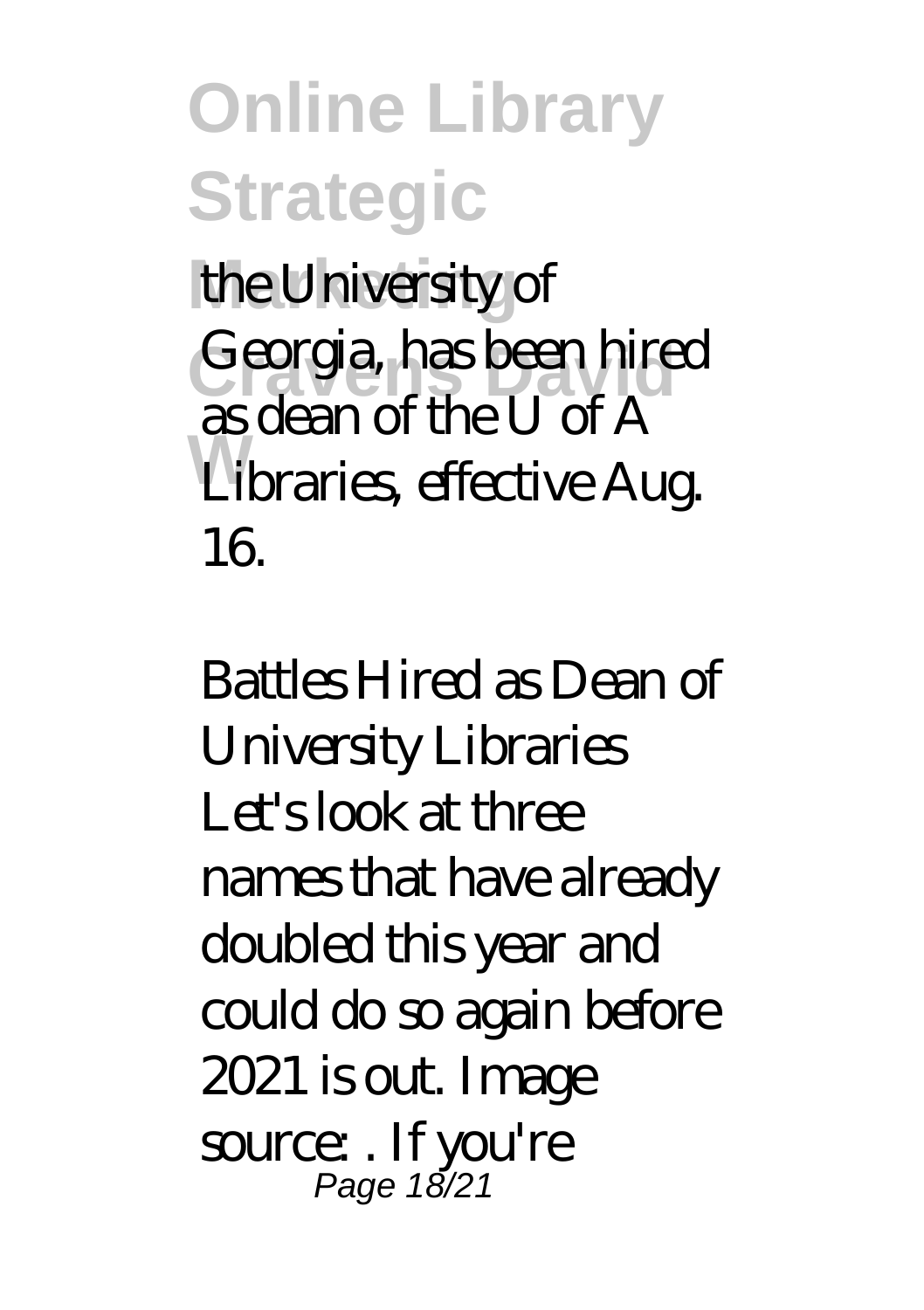looking for a company poised to capitalize on **W** the reopening, Revolve ...

*3 Stocks That Have Doubled This Year - and Could Do It Again* Since the onset of the pandemic, Pfizer-BioNTech have pursued a "get to market first" strategy in manufacturing and Page 19/21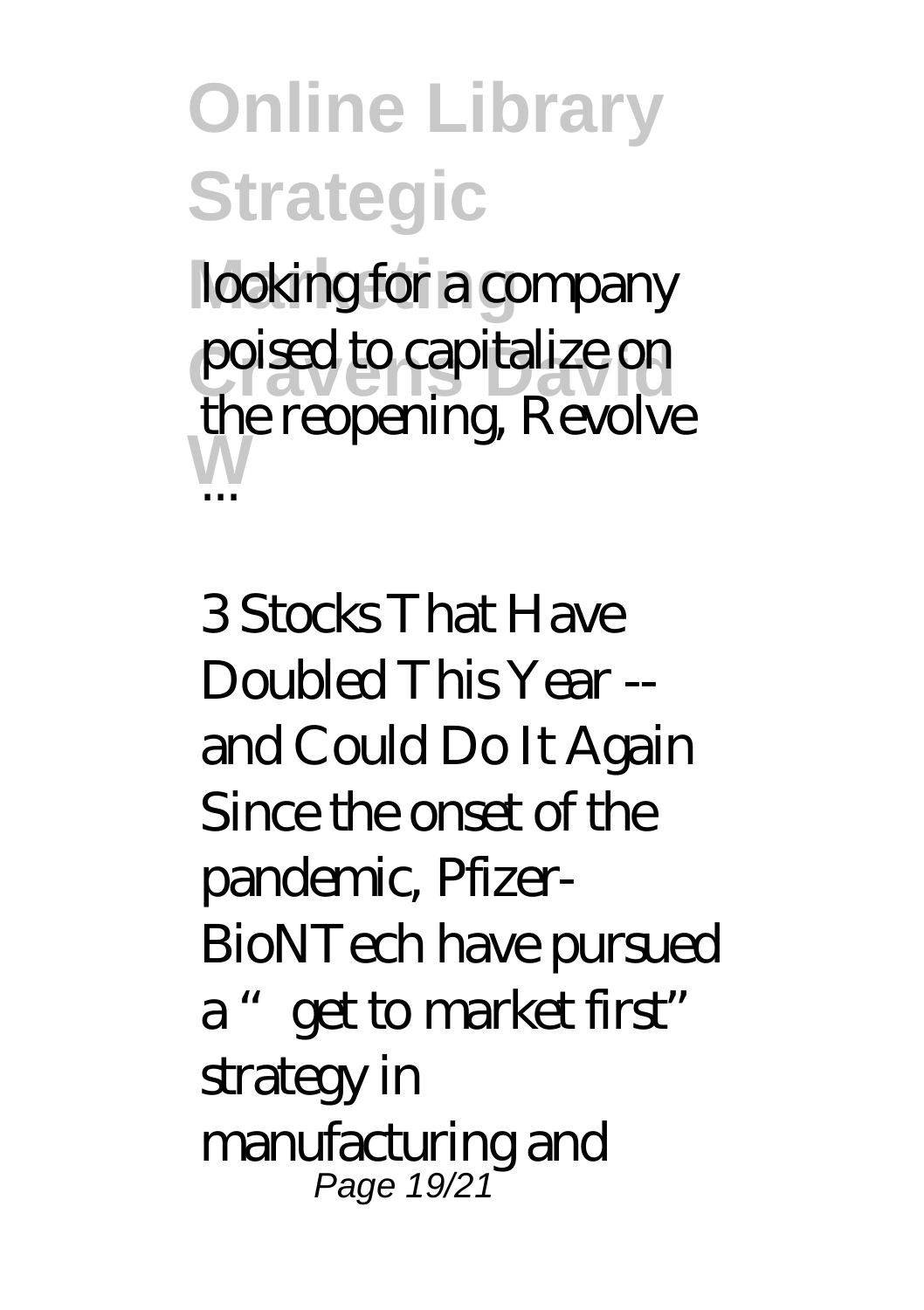**Online Library Strategic Marketing** marketing their ... executive director of the **Emergencies**... W.H.O. Health

*Covid Live Updates: England Will End Most Restrictions Next Week* David MacQueen, executive director of Strategy Analytics ... Eric Zhao, vice president of Huawei's CNBG Marketing, said Page 20/21